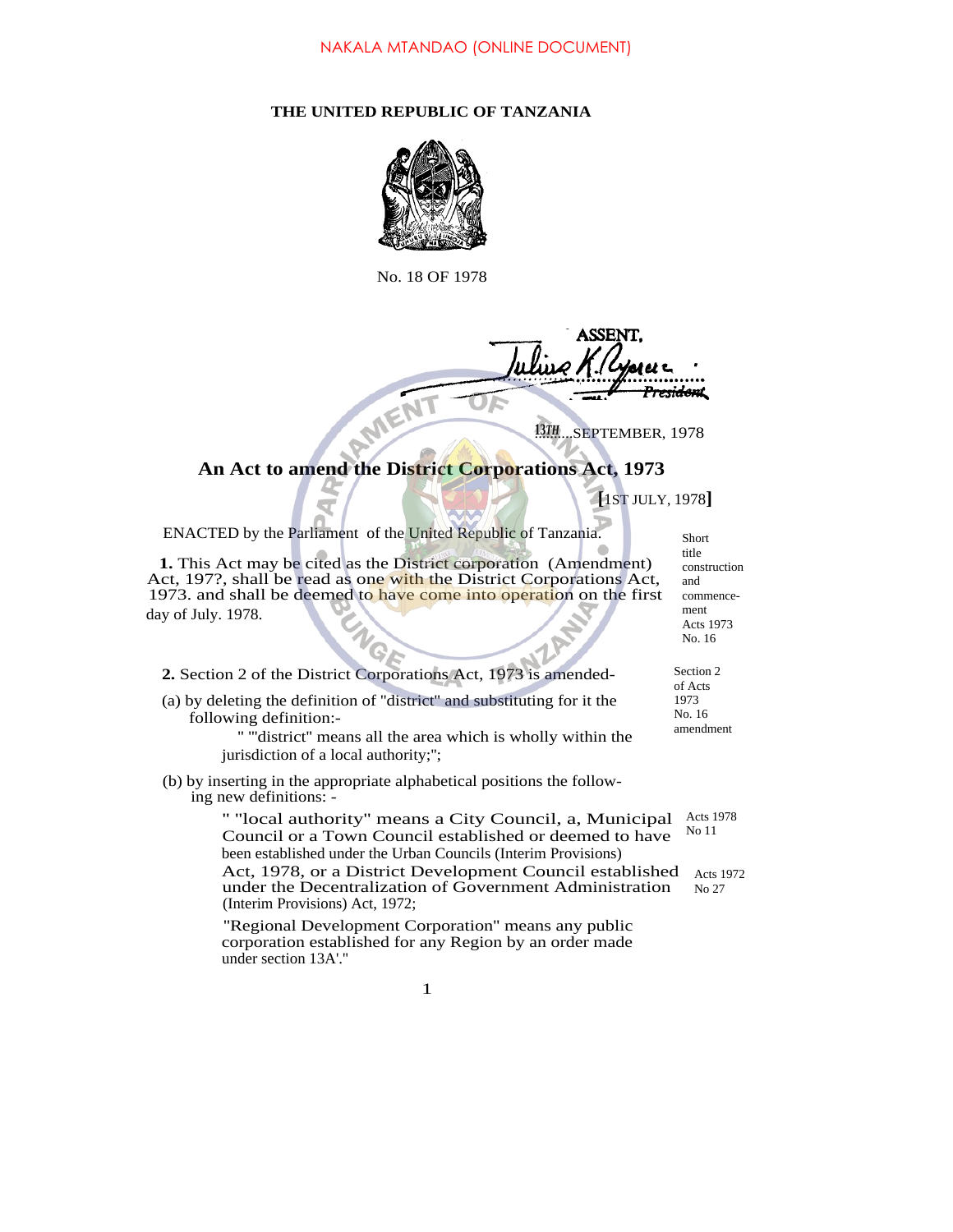|  | <b>No. 18</b> | District Corporations (Amendment) | 1978 |
|--|---------------|-----------------------------------|------|
|--|---------------|-----------------------------------|------|

Section 4 of Acts, 1973 No. 16<br>repealed replaced District

**3.** Section 4 of the District Corporations Act, 1973, is repealed and replaced by the following section:-

repealed "Share-<br>and, holding in the local authority of the district or as the case may be the local authority of -the district, or, as the case may be, the local authorities of the districts, for which the Corporation is established shall subscribe for all the shares of the Corporation.''. Corporations

> **4.** Section 6 of the District Corporation Act, 1973 is repealed and replaced by the following sections: -

6,(I) The management and functions of every District Corpora&on shall vest in a Board of Directors, ''Management of a District Cor-

(2) The provisions of the Schedule to this Act shall have effect as to the constitution, proceedings and other matters relating to the Board of Directors of every District Corporation as set out in the Schedule to this Act.

(3) The Minister may, by order in the *Gazette,* amend, sub or replace all or any of the provisions ; of the schedule to this Act.

 6A-(41) The Minister shall appoint for each, District Appointment<br>of General Ortorion a suitable person to be the general Manager of the Corporation.

> (2) The Minister may delegate his functions under subsection (1) of this Section to a Regional Commissioner in accordance with the provisions of section 14 of this, Act.

(3) The General Manager of every District corporation shall be the chief executive officer of the Corporation and shall be responsible to the Board of Directors of the Corporation in the management of the affairs of the Corporation.

(4) The terms and conditions of service of the General Manager shall be as the Minister may specify in relation to His office.

(5) Subject to the provisions of sections 8 and 9 of this Act, the Board of Directors of every District Corporation may from time lo time, appoint such other employees of the Corporation as it may consider necessary for the carrying out of the functions, of the Corporation.

Salaries etc to be paid out of a District corporation's funds

6B.-(1) Every District Corporation shall apply its funds for the following Purpose-

(a) the payment of all the salaries, fees and other allowances payable to employees of the Corporation and members of the Board of Directors -.

Appointment Manager and other employees of a district Corporation

poration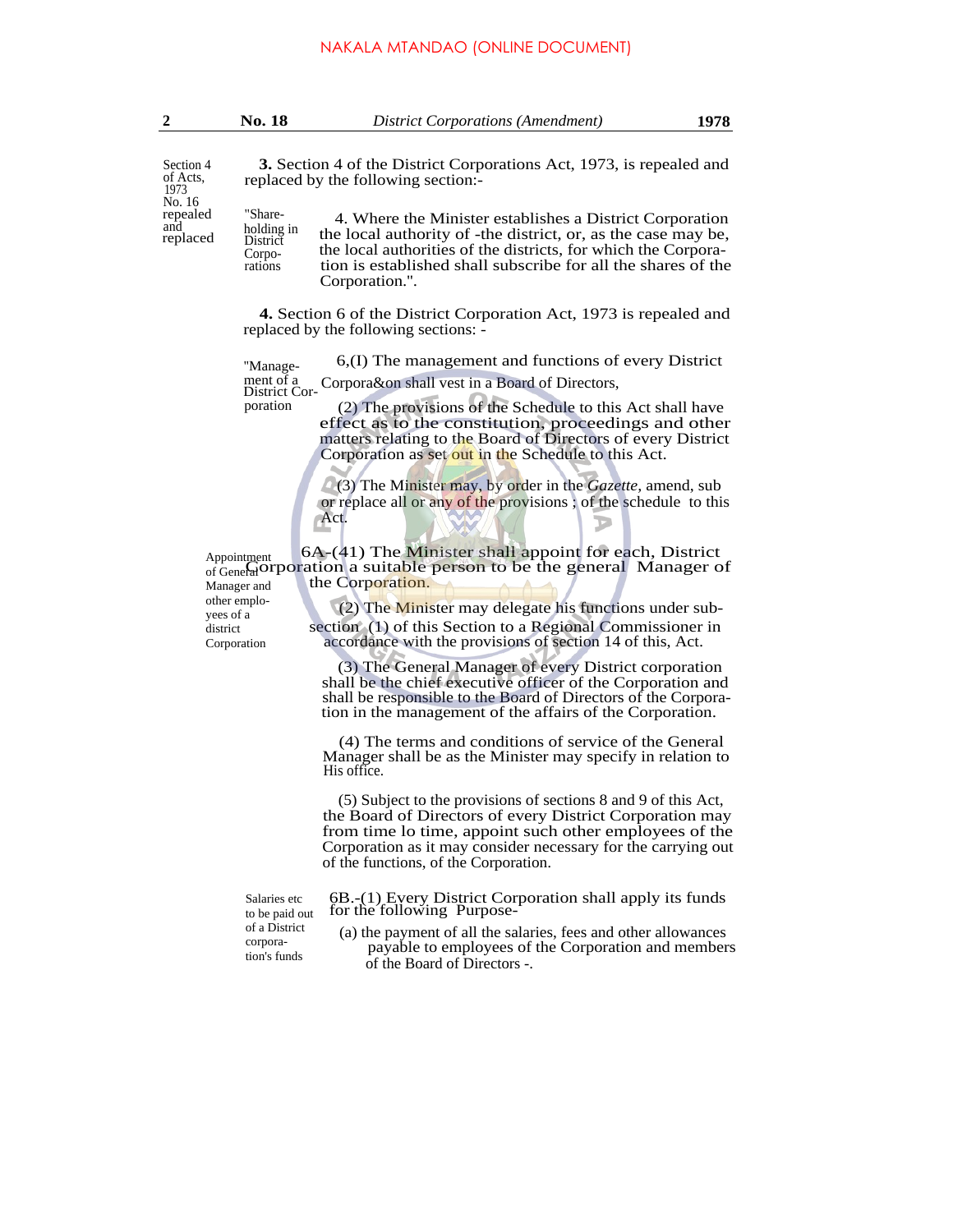#### NAKALA MTANDAO (ONLINE DOCUMENT)

| No. 18 | <b>District Corporations (Amendment)</b> | 1978 |  |
|--------|------------------------------------------|------|--|
|--------|------------------------------------------|------|--|

- Provided that no remuneration, fees or other allowances, except such allowances for expenses as may be expressly authorized by die Minister, shall be paid to any member of 'the Board of Directors who is a public officer;
- (b) the payment of the expenses and other charges duly incurred by the Corporation or for which the Corporation becomes liable in the Purse of the performance of its functions;
- (c) such other purposes as the Board of Directors may approve.

(2) The Board of Directors of every District Corporation may invest all or any portion of any moneys which are for the time Wag surplus to its requirements in, such securities as may be approved by *the* Minister.

Annual Report

**6c.** -(1) Board of Directors of every District Corporation shall, within six months after the close of each financial-year cause to be prepared a report on the activities and operations of the Corporation during that year.

(2) Every report prepared pursuant to the provisions of subsection (1) of this section "I be submitted to the Minister together with a copy of the audited statement of accounts and the auditor's report, if any, referred to in subsection (3) of section 1 0 of this Act."

Δ

**5.** The District Corporations Act, 1973, as amended by adding immediately after Part 111 the following new Part: -

Part 111A added to Acts 1973 No 16

# **PART IIIA TANZA**

"PART IIIA

#### DISTRICT CORPORATIONS

Minister may establish Reginal Development corponation

**13A.** (1) If m regard to any Region it appears that it is necessary or expedient m the public interest that a public corporation should be established for the Region in addition to, or in lieu of any District Corporation or District Corporations existing in that Region, the Minister may, either on his own initiative and after consultation with the local authorities of the districts in that Region or at the request of those authorities or of the Regional Development Committee (if the Region, by order in the *Gazette,* establish for that Region a Regional Development Corporation for the carrying on of such commercial or industry activity or enterprise as may be specified in the order.

(2) Every Regional Development Corporation established by an order made under this section shall-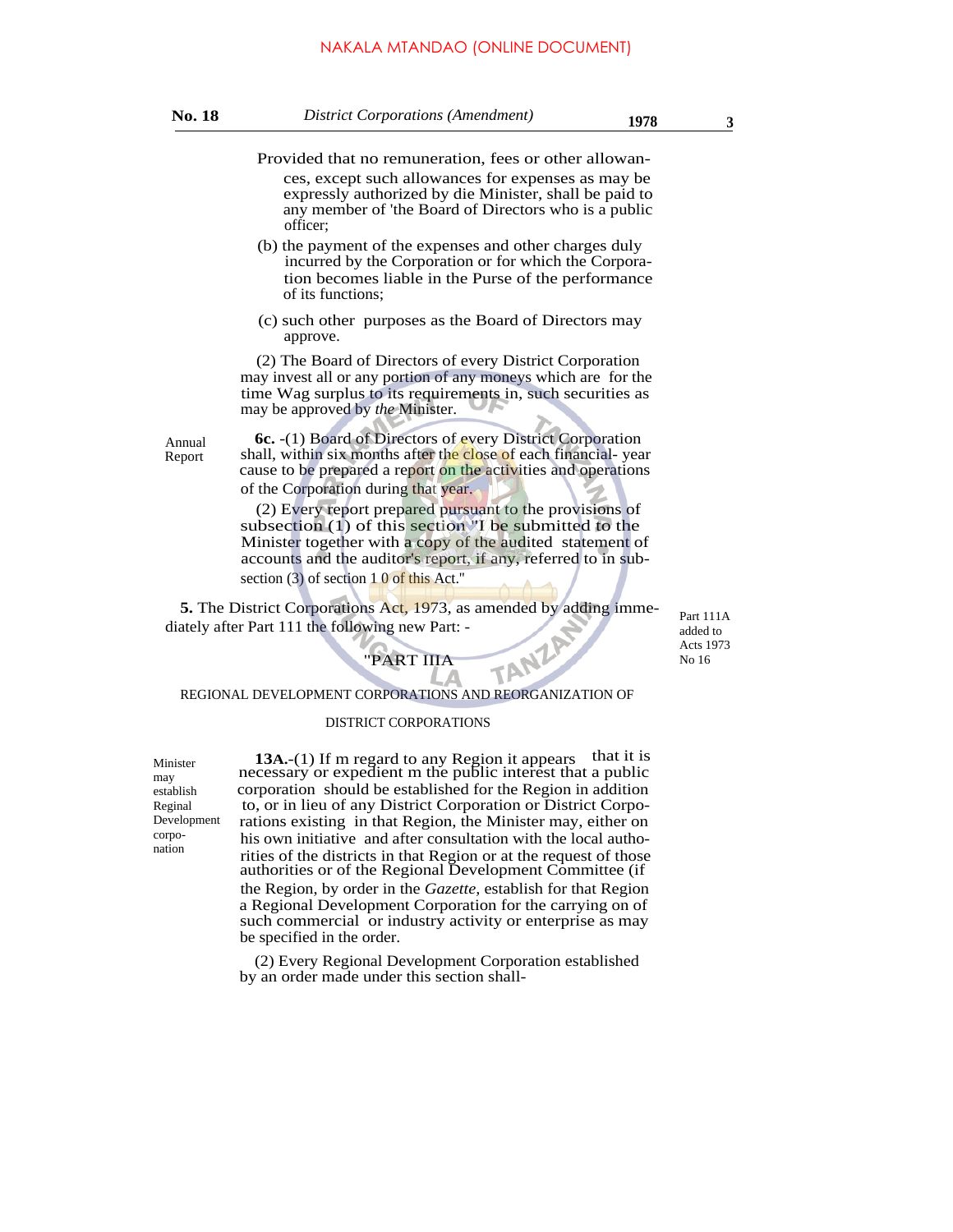#### NAKALA MTANDAO (ONLINE DOCUMENT)

- (a) be known as the Regional Development Corporation of the Region for which it is established or by such other name as the Minister shall specify, and shall have perpetual succession and an official seal;
- (b) in its corporate name, be capable of suing and being sued;
- (c) subject to the provisions of this Act, be capable of holding, purchasing or m any other way acquiring, and disposing of, any property, movable or immovable, for the purposes of carrying out the functions conferred upon it by or under this Act, or any other written law.

(3) Every order made under this section establishing a Regional Development Corporation shall specify the Region for which it is established and the functions of the Corporation.

holding in Regional Development Corpo-rations

### Application

Power to provisions of this Act to Reginal Development corporations

*Act.*

 $\bullet$ 

reorganize Corporations

Share-<br>13B. Where the Minister establishes a Regional Development Corporation the local authorities of the districts in the Region for which the Corporation is established shall subscribe for all the shares of the Corporation.

 $\bullet$ 

Application **13c.** All the other provisions of this Act relating to District Corporations shall apply, with necessary modifications and Act to the extent that they are applicable, m relation to every Regional Development Corporation established under this

**13D.** (1) Where the Minister has established or establishes a Regional Development Corporation for the performance District<br>Corporation of any functions and the Minister is satisfied that there exist within the Region a District Corporation for the performance of all or any of the functions for which the Regional Development Corporation is or has been established, the Minister may, either on his own initiative and after consultation with the local authority of the district for which the District Corporation has been established or at the request of that local authority or of the Regional Development Committee, by order in the Gazette-

> (a) provide that the District Corporation shall cease to exist or shall cease to perform all or any of the functions which are conferred upon the Regional Development Corporation-,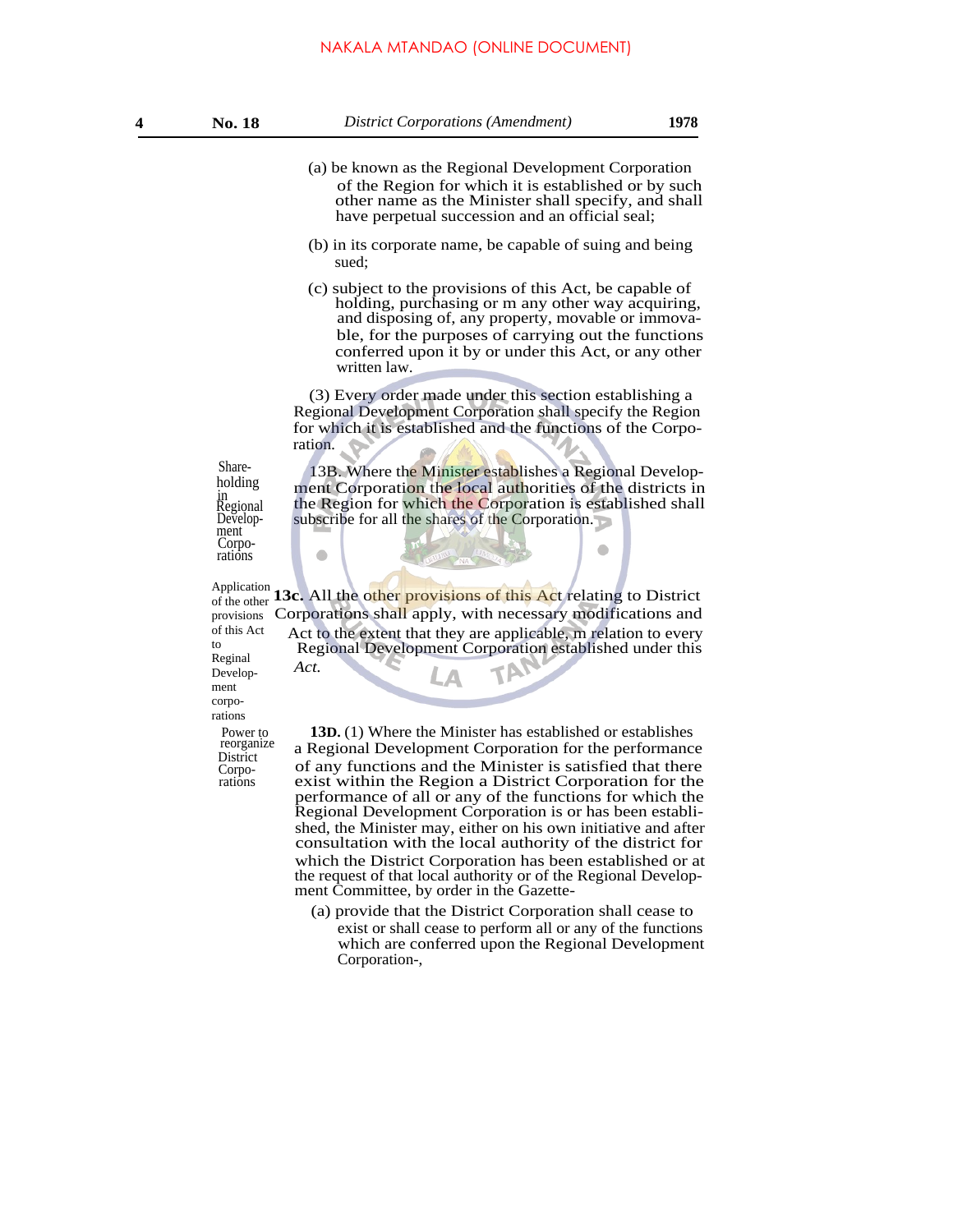#### **No. 18** *District Corporations (Amendment)* **1978 <sup>5</sup>**

- (b) transfer any asset or liability of the District Corporation to the Regional Development Corporation;
- (q) transfer any person who is an employee of the Distinct Corporation to the service of the Regional Development Corporation.

(2) Where, by an order made under this section the Minister vests any asset or liability of a District Corporation in any Regional Development Corporation. the asset or liability to which the order relates shall by virtue of that order and without further assurance, vest in the Regional Development Corporation.

(3) Where, by an order made under this section, the Minister transfers any employee of a District Corporation to the service of a Regional Development Corporation-

- (a) the employee shall, from the date of the transfer, be deemed to be an employee of the Regional Development Corporation;
- (b) the terms and conditions of service applicable to the employee after the transfer shall not be less favourable than those which were applicable to him immediately before the transfer, and for the purpose of determning any right to gratuity or any other superannuation benefit the service of the employee with the Regional Development Corporation shall be regarded as contimous with his service immediately preceding the transfer; and
- (c) the employment of the employee by the District Corporation immediately prior to the transfer and his employment by the Regional Development Corporation shall be deemed to be continuous employment by one employer within the meaning of section 8A of  $_{Cap\,487}$ the Severance Allowance Act, 1962, and that Act shall apply to the parties in the same manner as it applies to the cases set out in subsection (1) of section 8A.

(4) Where. by an order made under this section, the Minister vests any asset or liability of a District Corporation in a Regional Development Corporation, he may make provision in respect of the transfer of the rights and liabilities of the District Corporation to the Regional Development Corporation under any contract, guarantee, agreement. bond, authority, mortgage charge, bill of exchange, promissory note, bank draft, bank cheque, letter of credit or any other security or instrument, and may provide for the substitution of the Regional Development Corporation as the party to the security or instrument.

(5, The Minister may, in any order made under this section, make such supplementary, transitional or consequential provisions as he may deem necessary to give effect to the order."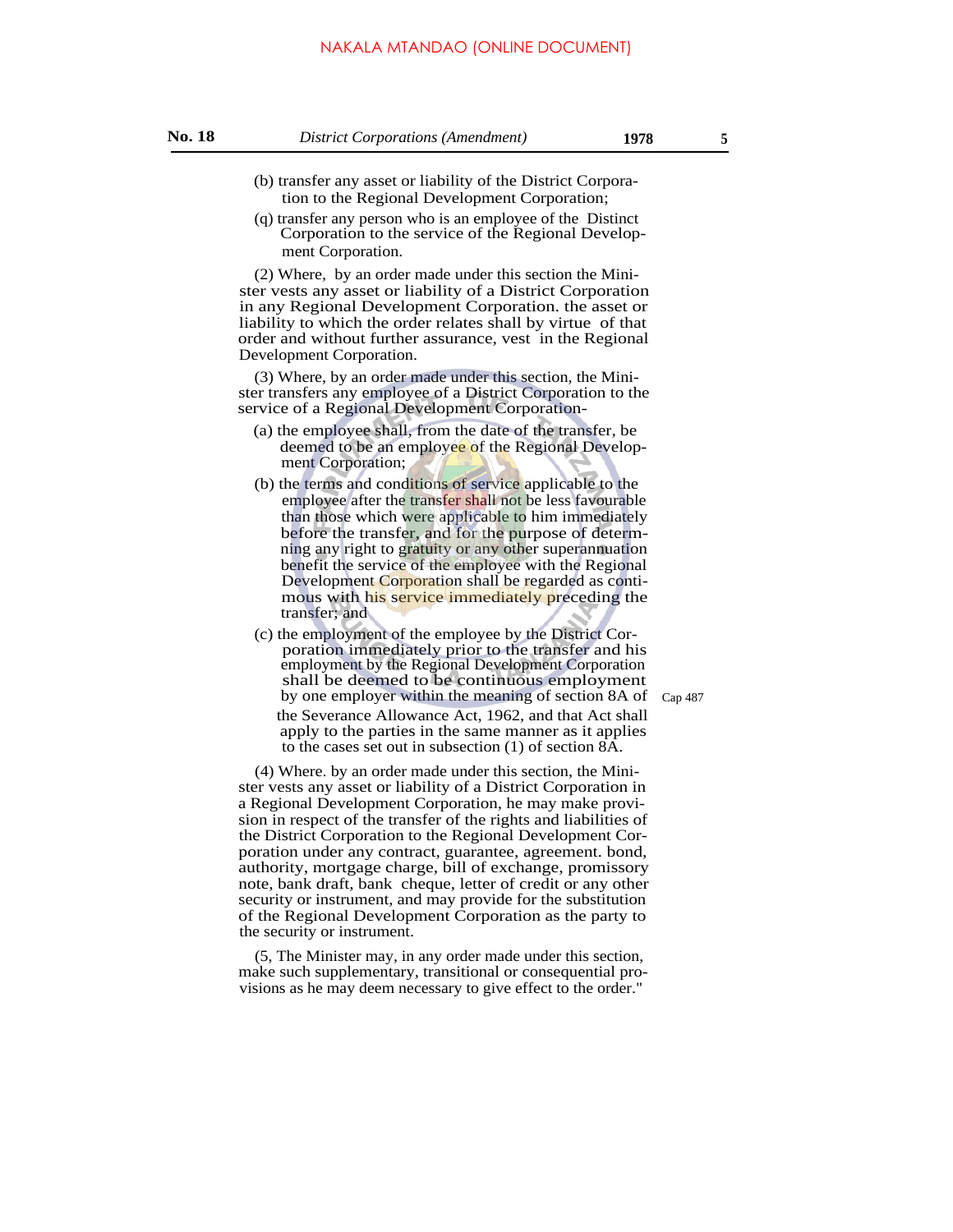**6.** Subsection (1) of section 15 of the District Corporations Act, 1973 is repealed and replaced by the following subsection: -

> ''(1) The Minister may make regulations generally for the better carrying out of the provisions of this Act and, without prejudice to this generally may also make specific requlations m respect of [anything](http://anyth.ng) which is permitted, or required by this Act to be prescribed.-

**7.** The District Corporation Act,, 1973 is amended by adding immediately after section 16 the following new section: -

added to Acts, 1973 No. 16

Section 11

''Consequential and transitional provisions and vesting of shares

**17.** AU the shares of the Government of the United Re public, in every District Corporation established under this Act subsisting upon the commencement of this Act shall by virtue of the provisions of this section and without further assurance, vest in the local authority or local authorities of the district or, as the case may be, districts for which the Corporation was established.''

**8.** The District Corporations Act, 1973 is amended by adding immediately at the end of Part IV the following Schedule--



- Composition **1.** The Board of Directors shall consist of-<br>of Board of (a) a Chairman appairted by the Pracia
- of Board of (a) a Chairman appointed by the President from among the names of two or Directors three persons recommended by the local authority which for this purpose shall recommend not less than two and not more than three persons;
	- (b) two members representing employees of the District Corporation appointed or elected by the employees from among themselves in any manner approved by the Minister;
	- (c) not less than five and not more than seven other members appointed by the local authority.

**2.** The members of the Board of Directors may elect a vice-chairman of the Board from among their number and any member elected as Vice-Chairman shall, subject to his continuing to be a member, hold office for a term of one year from the date of his election and shall be eligible for re-election.

**3.** The General Manager of the District Corporation shall be the Secretary of the Board of Directors of the Corporation.

Tenure of office of members of Boards of Direction

Vice-Chairman

Secretary

**4.**-(1) A number of Board of Directors shall, unless his appointment is sooner terminated by the appointing authority or he ceases in any other way to be a member, hold office for the period specified in relation to his appointment or, if no period is so specified, for a period of three years from the date of his appointment and shall be eligible for re-appointment.

(2) Any member of the Board of Directors may at any time resign his office by giving notice in writing addressed to the appointing authority, and from the date specified in the notice or, if no date is so specified, from the date of the receipt of the notice by the appointing authority , he shall cease to be a member.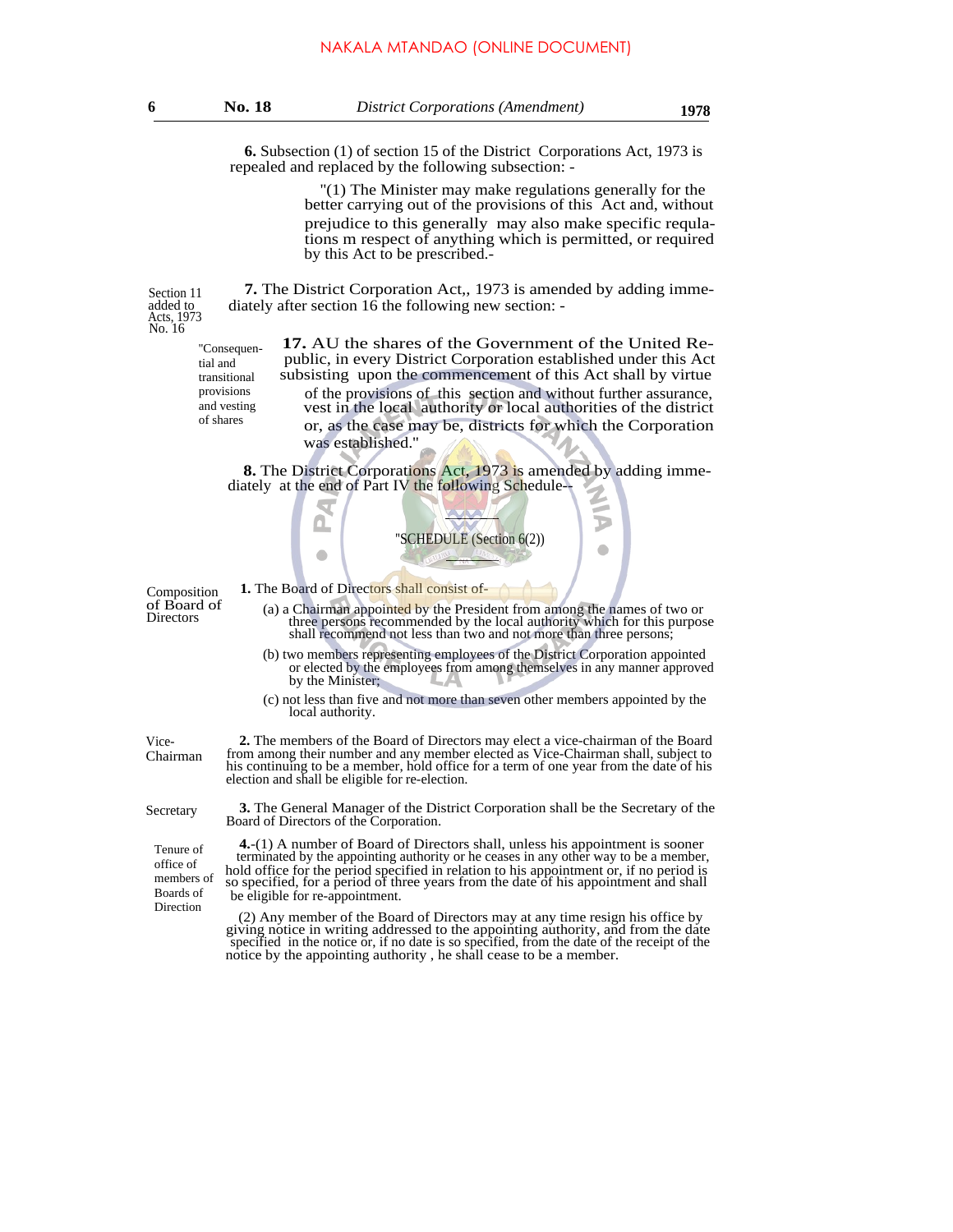| <b>District Corporations (Amendment)</b><br><b>No. 18</b> | 1978 |  |
|-----------------------------------------------------------|------|--|
|-----------------------------------------------------------|------|--|

**5.** When any member of the Board of Directors is by reason of absence from the United Republic or illness or other sufficient cause unable to perform his duties as a of member of the Board, the appointing authority may appoint a temporary member in his place, and the temporary member shall hold office until the resumption of duty of the substantive member or until the term of office of the substantive member, expires, whichever occurs first.

**6.**-(1) The Board of Directors shall ordinarily meet for the transaction of business at the times and places decided upon by the Board, but shall meet at least once every three months.

(2) The Chairman, or in his absence the Vice-Chairman, may at any time call a special meeting of the Board of Directors, and shall call a special meeting upon a written request by a majority of the members of the Board in office.

(3) The Chairman, or in his absence the Vice-Chairman, shall preside at every meeting of the Board of Directors. In the absence of both the Chairman and the Vice-Chairman from any meeting, the members present shall appoint a member from among themselves to preside over that meeting.

(4) The Chairman, the Vice-Chairman or the temporary Chairman elected in accordance with the provisions of sub-paragraph (3) of this paragraph presiding at any meeting of the Board of Directors may invite any person who is not a member of the Board to participate in the deliberations of the Board, but any person so invited shall not be entitled to vote.

**7.**-(1) A majority of the total number of the members of the Board of Directors in office shall form a quorum for a meeting of the Board.

(2) Questions proposed at a meeting of the Board of Directors shall be decided by a majority of the votes of the members present and voting, and in the event of an equality of votes the person presiding shall have a second or casting vote.

8. The Board of Directors shall cause to be recorded and kept minutes of all proceedings of its meetings, and the minutes of each meeting of the Board shall be confirmed by the Board at the next meeting and signed by the person presiding over that meeting.

**9.** The validity of any act or proceeding or of the Board of Directors shall not be affected by any vacancy among the members of the Board or by any defect in the appointment of any of the members of the Board.

**10.**-(1) The application of the official seal of a District Corporation to any document shall be authenticated by two signatures, namely-

(a) the signature of the Chairman of the Board of Directors or of some other member of the Board authorized by the Board for that purpose; and

(b) the signature of the General Manager of the Corporation or of some other employee of the Corporation authorized by the Board to act for that purpose in place of the General Manager.

(2) Any contract or other instrument which, if executed by a person other than a body corporate would not be required to be under sea], may be executed on behalf of a District Corporation by the General Manager of the Corporation or by any member of the Board of Directors of that member has previously been authorized, either specifically or generally by resolution of the Board, to execute that particular contract or instrument or that class of contract or instrument.

(3) Every document purporting to be a document executed or issued by or on behalf of a District Corporation and to beAppointment of temporary member of Boards of Directors

Meetings of Board of **Directors** 

Quorum and procedure at meetings of Board of Directors

The seal of a District Corporation and execution of documents Vacancies, etc., not to invalidate proceedings of Board of **Directors** Minutes of meeting of Board of **Directors**